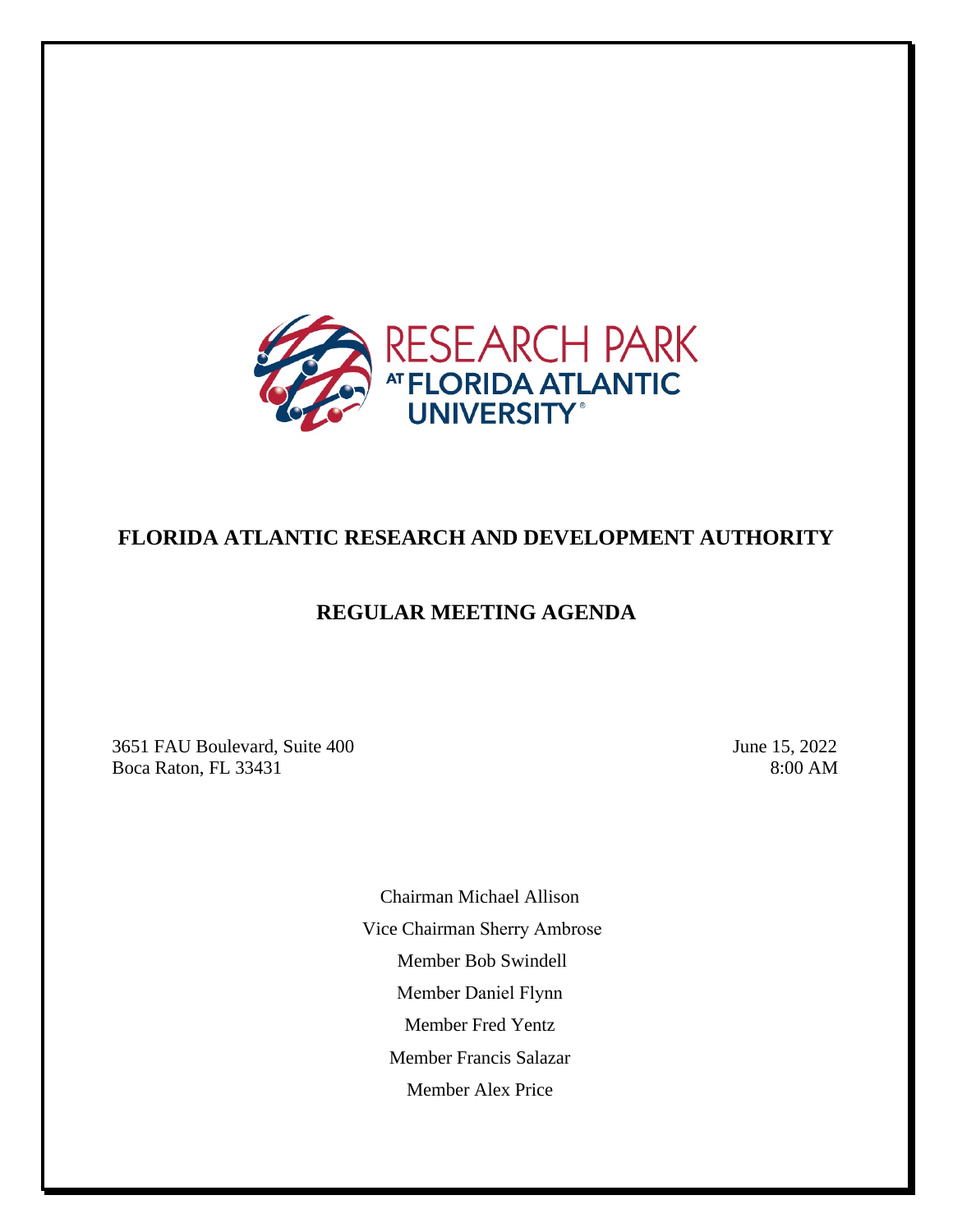- **I.** Call to order & roll call
- **II.** Agenda approval
- **III.** Review & approval of minutes
	- **a.** [Regular meeting minutes April 7, 2022](https://www.research-park.org/files/13ecb01ad/3a+-+2022-04-07+DRAFT+Authority+Meeting+Minutes.pdf)
- **IV.** Review & approval of financial statements
	- **a.** [April 2022](https://www.research-park.org/files/a1710dc29/4a+-+April+Financial+Statements+FARDA.pdf)
	- **b.** [May 2022](https://www.research-park.org/files/9a3fffd40/4b+-+May+Financial+Statements.pdf)
- **V.** Old business
- **VI.** New business
	- **a.** Request to use Research Park Catalyst Fund monies for FAU High School grant application to Greater Boca Raton Chamber of Commerce Golden Bell Educational Foundation

Attachments: [Resolution](https://www.research-park.org/files/afd7d9810/6a+-+RESO+Use+of+Catalyst+Fund.pdf) [Grant application](https://www.research-park.org/files/a3c1099e9/6a+-+zFAU+High+-+Experiental+Lab+Program.pdf)

**RESOLUTION OF THE FLORIDA ATLANTIC RESEARCH AND DEVELOPMENT AUTHORITY APPROVING USE OF RESEARCH PARK CATALYST FUND TO PROVIDE GRANT TO FAU HIGH SCHOOL; PROVIDING FOR SEVERABILITY; AND PROVIDING FOR AN EFFECTIVE DATE.**

#### **VII.** Reports

- Chairman
- General Counsel
- Florida Atlantic University
- President
	- o Global Ventures
- Asset Owner Marketing & Leasing Report
- Members
- **VIII.** Matters by the public
- **IX.** Adjourn

[Zoom connection and other important information on next page]